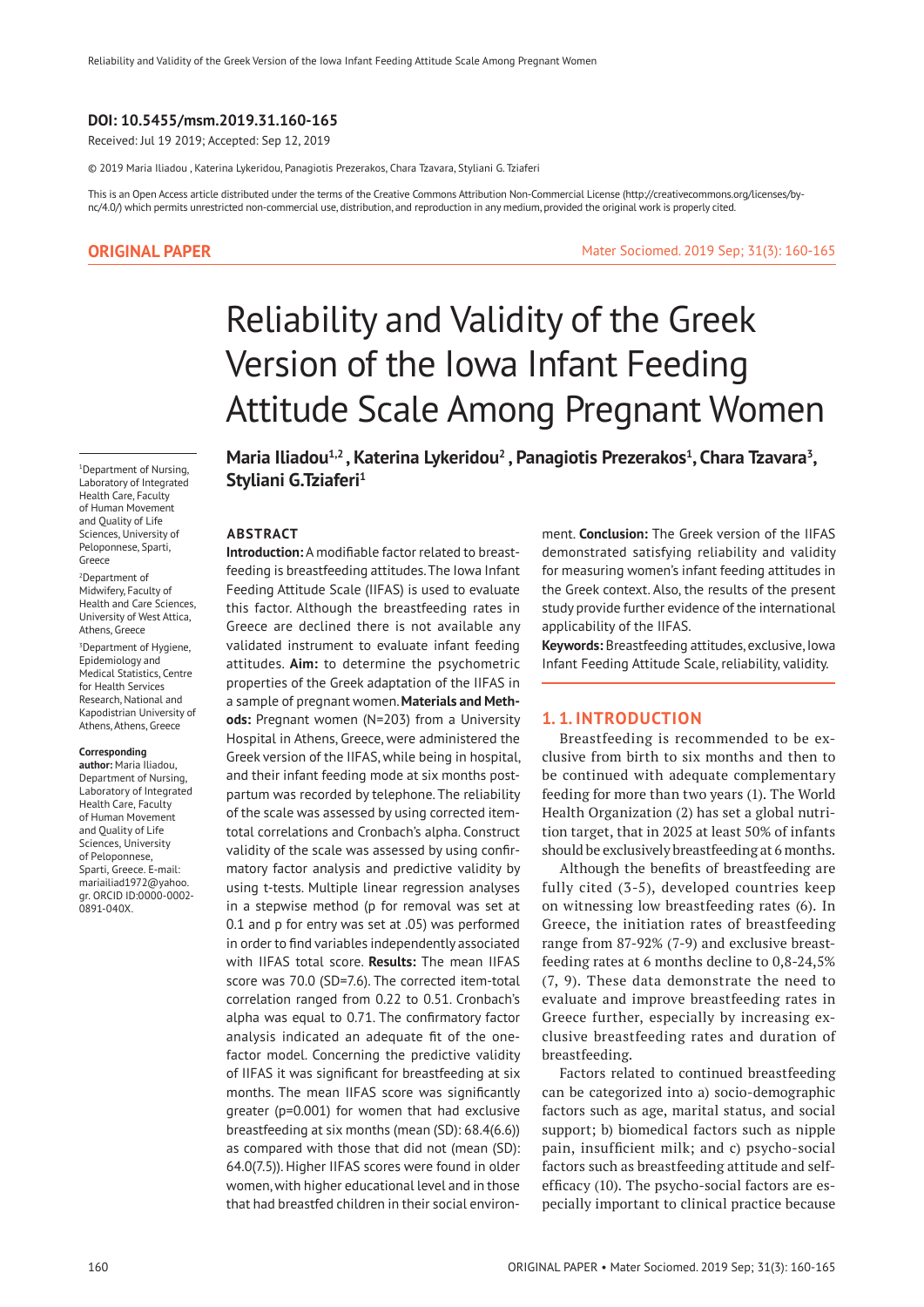they are modifiable factors. This study focuses on the modifiable variable of women's attitudes toward breastfeeding, as breastfeeding attitudes are a predictive factor of the feeding mode and are associated with longer duration of breastfeeding (11-15).

Mora et al. (16) developed a simple, easy to administer and score instrument, called the Iowa Infant Feeding Attitudes Scale (IIFAS) that measures maternal attitudes toward different methods of infant feeding and predicts breastfeeding intention.

The IIFAS has been used in many countries such as USA (16), Canada (17-18), Hawaii (19), Australia (20), Japan (21), China (22), India (23), Romania (24), Scotland (25), UK (26) and Saudi Arabia (27). This scale has been used by various populations like antenatal and postnatal women (28-29) and has also been used as a tool to evaluate breastfeeding education programmes (30-32) and to predict the initiation and duration of breastfeeding (33). In Greece there are no translated and validated instruments to measure maternal breastfeeding attitudes. Bearing in mind the extremely low rates of exclusive breastfeeding at six months in Greece, the use of IIFAS is mostly important.

#### **2. AIM**

Therefore, the aim of this study was to determine the reliability and validity of the Greek adaptation of the IIFAS in a sample of pregnant women. The availability of this version of IIFAS is required for researchers and clinicians in order to measure breastfeeding attitudes, identify high -risk mothers to cease breastfeeding prematurely and design or evaluate breastfeeding education programs that can have a positive impact on the low breastfeeding rates in Greece.

## **3. MATERIALS AND METHODS**

The present study was conducted in the Outpatient Maternity Department of a large, public maternity hospital in Athens, Greece. Participants were pregnant women who received routine care at the outpatient maternity department of the hospital, between May 2016 and January 2017. Women were included in the sample if they: a) were able to understand the Greek language so that they could fill in the questionnaires, b) were above 18 years old, and c) were more than 32 weeks pregnant. A member of the research team contacted the eligible women, informed them about the aims and the protocol of the study and gave them two envelopes containing the questionnaires and the informed consent. The latter was obtained from all participants prior to inclusion in the study. An assurance was given about their right to withdraw with no compromise to the standard of care they received. Confidentiality was also assured.

During the recruitment period 243 eligible women were invited to participate and finally, 203 agreed (response rate 83%). All participants were administered the IIFAS (16) and a questionnaire which was developed to collect baseline socio-demographic data regarding their age, BMI, nationality, educational level, household income, and family status. In addition, women's reproductive history was selfreported including antenatal complications and smoking status. Breastfeeding status was obtained by telephone at 6 months postpartum to demonstrate duration and exclusivity of breastfeeding. This study was conducted according to the ethical guidelines of the Declaration of Helsinki (37) and was approved by the Research and Ethics Committee of the Greek maternity hospital (6/20-04-2016) and of a Greek University which supervises the main study as well (21/29-10-2015).

## **3.1. Instrument**

The IIFAS provides a reliable and valid assessment of attitudes toward different methods of infant feeding and is found to have high internal reliability (Cronbach's  $a = 0.86$ ) and to be predictive of breastfeeding intention and initiation in expectant and postpartum women and breastfeeding duration among breastfeeding mothers (16). According to Twells et al. (18), this tool could be used to identify mothers who are likely to breastfeed, to assess changes in attitudes over time and to evaluate health promotion programs. The scale consists of 17 items rated on 5-point Likert-type scales (1 =strongly disagree to 5 =strongly agree). Eight of the items are formulated favorable regarding breastfeeding, while the remaining 9 are favorable regarding formula feeding and hence are reverse-scored. Total attitude scores range from 17 to 85 with higher scores reflecting attitudes more positive to breastfeeding (16). In a review of instruments that measured breastfeeding attitudes and knowledge, it has been stated that IIFAS has been used 27 times in original and adjusted formats (34).

#### **3.2. Instrument translation**

Permission to use and translate the questionnaire was given to the researchers by their developers (16). The II-FAS used in this study was translated into Greek from the original questionnaire using international guidelines (35- 36) and the internationally accepted translation method (i.e. the standard linguistic validation process). Conceptual analysis of the original instrument's items was performed for the standard linguistic validation process. Two professional translators, native speakers of the Greek language and fluent in the English language undertook independent forward translations into the target language. As soon as a reconciled version of the instrument was developed, a professional translator performed a backward translation of this reconciled version back into the original language. The back-translation and the original one were compared and any differentiation between them led to changes to the reconciled translation in the Greek language. This latest version was reviewed by the researchers participating in the research study. The final Greek version was produced after the feedback of the researchers. The same grouping and order of the items and the categories of the Greek translation of IIFAS were followed, as in the original English version.

#### **3.3. Statistical analysis**

Continuous variables are presented with the mean and standard deviation (SD). Qualitative variables are presented with absolute and relative frequencies. A confirmatory factor analysis (CFA) using the maximum likelihood procedure was conducted in order to examine how well the IIFAS model fits the data. The variance of the latent constructs was fixed at one during parameter estimation. The fit of the CFA model was assessed using the comparative fit index (CFI), the goodness of fit index (GFI) and the root mean square error of approximation (RMSEA) (38). For the CFI and GFI indices,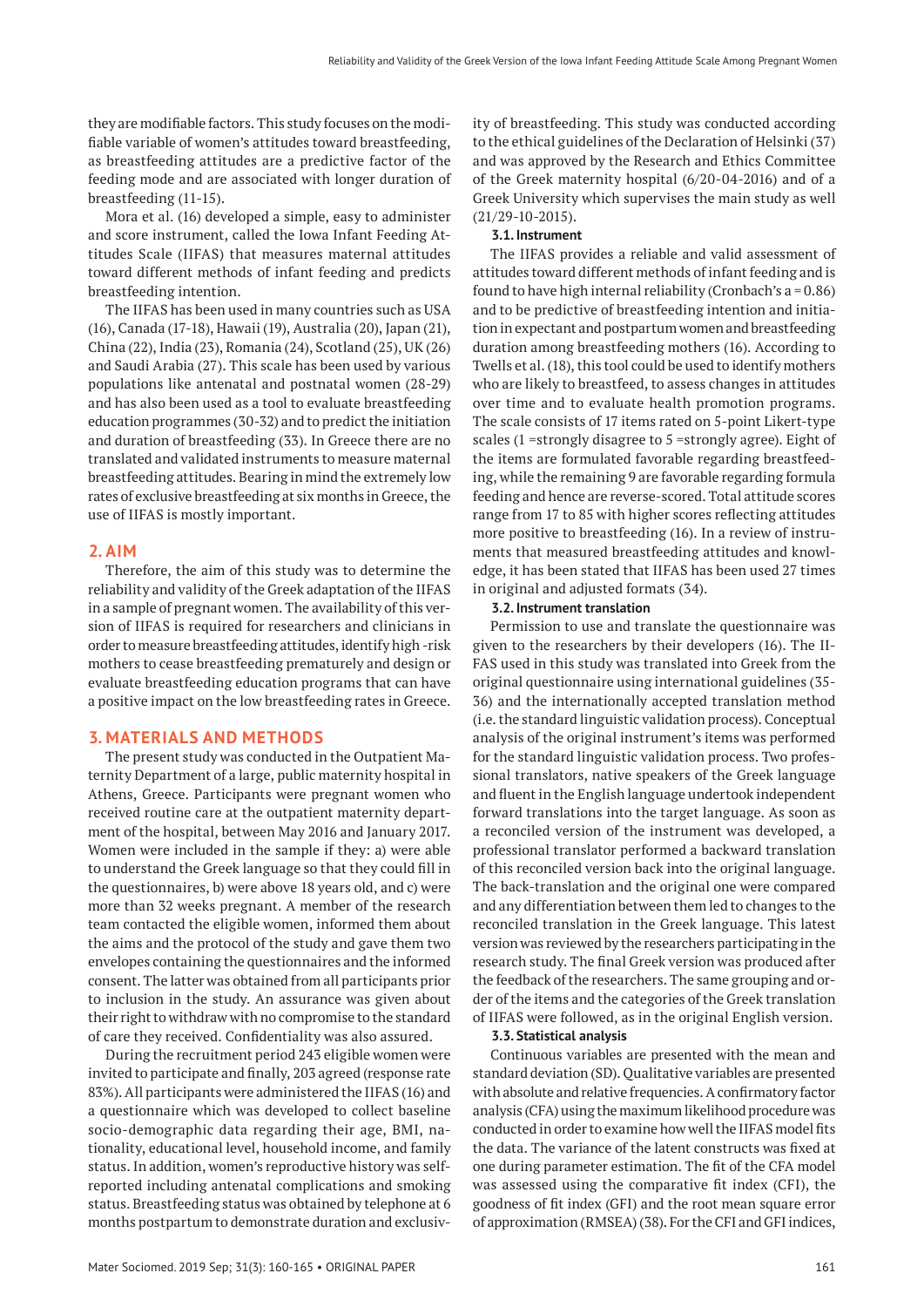values close to or greater than 0.95 are taken to reflect a good fit to the data (39). RMSEA values of less than 0.05 indicate a good fit and values as high as 0.08 indicate a reasonable fit (39). The internal consistency of the questionnaire was analyzed with Cronbach's α. Reliability equal to or greater than 0.70 was considered acceptable. Additionally, attitude toward breastfeeding was separated into 5 categories as follows: strongly positive toward formula feeding (total score: 17-52), positive toward formula feeding (total score: 53-59), neutral (total score: 60-75), positive toward breastfeeding (total score: 76-82), and strongly positive toward breastfeeding (total score: 83-85) (27). Predictive validity was assessed with the comparison of IIFAS total score using Student's ttest between women that had exclusive breastfeeding at 6 months postpartum and those that did not. Multiple linear regression analyses in a stepwise method (p for removal was set at 0.1 and p for entry was set at .05) was performed in order to find variables independently associated with IIFAS total score. Regressions coefficients with their standard errors were computed from the results of the regression analyses. P values reported are two-tailed. The statistical significant level was set at .05 and analysis was conducted using SPSS and AMOS (SPSS, Chicago, IL, USA) Statistical Software.

|                                                              | N(%)       |
|--------------------------------------------------------------|------------|
| Age, mean (SD)                                               | 32.4 (4.7) |
| BMI (before pregnancy), mean (SD)                            | 22.5(3.9)  |
| Nationality                                                  |            |
| Greek                                                        | 190 (93.6) |
| Other                                                        | 13 (6.4)   |
| Educational level                                            |            |
| Primary/ Middle/ High school                                 | 62 (30.5)  |
| University                                                   | 86 (42.4)  |
| Postgraduate studies                                         | 55 (27.1)  |
| Monthly family income                                        |            |
| <800 euro                                                    | 37 (22.0)  |
| 800-1500 euro                                                | 70 (41.7)  |
| >1500 euro                                                   | 61 (36.3)  |
| Family status                                                |            |
| Married/Living with partner                                  | 183 (90.1) |
| Single/Divorced                                              | 20(9.9)    |
| Relationship with partner/husband                            |            |
| Very bad/ Bad/ Moderate                                      | 15 (7.6)   |
| Good                                                         | 17(8.6)    |
| Very good                                                    | 166 (83.8) |
| Have any breastfed children in their social envi-<br>ronment | 53 (26.2)  |
| If yes, are they breastfed for more<br>than 3 months?        | 50 (94.3)  |
| Gestational week, mean (SD)                                  | 35.7(3.2)  |
| Medical problems during pregnancy                            | 77 (43.5)  |
| Smoking before pregnancy                                     | 74 (37.0)  |
|                                                              |            |

Table 1. Sample characteristics

| Item         | Mean | SD  | Item-Total<br>Correlation | Cronbach's Alpha if<br>Item Deleted |
|--------------|------|-----|---------------------------|-------------------------------------|
| $\mathbf{1}$ | 2.0  | 1.3 | 0.31                      | 0.72                                |
| 2            | 2.4  | 1.4 | 0.31                      | 0.71                                |
| 3            | 4.8  | 0.7 | 0.32                      | 0.70                                |
| 4            | 2.2  | 1.0 | 0.36                      | 0.71                                |
| 5            | 3.4  | 1.1 | 0.22                      | 0.70                                |
| 6            | 2.4  | 1.1 | 0.30                      | 0.72                                |
| 7            | 3.9  | 1.1 | 0.39                      | 0.69                                |
| 8            | 1.8  | 1.1 | 0.35                      | 0.68                                |
| 9            | 3.8  | 1.0 | 0.32                      | 0.68                                |
| 10           | 2.2  | 1.0 | 0.37                      | 0.71                                |
| 11           | 2.1  | 0.9 | 0.30                      | 0.69                                |
| 12           | 4.7  | 0.7 | 0.47                      | 0.69                                |
| 13           | 4.4  | 0.8 | 0.51                      | 0.69                                |
| 14           | 2.2  | 1.0 | 0.37                      | 0.71                                |
| 15           | 3.9  | 1.1 | 0.33                      | 0.72                                |
| 16           | 4.6  | 0.7 | 0.36                      | 0.71                                |
| 17           | 3.2  | 1.2 | 0.39                      | 0.70                                |
|              |      |     |                           |                                     |

Table 2. Inter-item correlation coefficients and internal consistency reliability of the IIFAS questionnaire

|                                                            | h          | SE    | P     |
|------------------------------------------------------------|------------|-------|-------|
| Maternal age, (years)                                      | 0.28       | 0.11  | 0.017 |
| <b>Educational level</b>                                   |            |       |       |
| Primary/ Middle/ High school                               | reference  |       |       |
| University/Postgraduate studies                            | 2.63       | 1 1 7 | 0.026 |
| Have any breastfed children in<br>their social environment |            |       |       |
| $\sim$                                                     | $\epsilon$ |       |       |

| No  | reference |      |  |
|-----|-----------|------|--|
| Yes |           | 1.16 |  |
|     |           |      |  |

Table 3. Multiple linear regression results: regression coefficients (b) and SE values

## **4. RESULTS**

#### **4.1. Sample description**

Participants were 203 women with mean age 32.4 years (SD = 4.7 years). Sample characteristics are presented in Table 1. 90.1% of the participants were married or lived with a partner. University degree had 42.4% of the participants while 27.1% had postgraduate degrees. The majority of the sample were Greek (93.6%) and the mean gestational week was 35.7 (SD=3.2). 43.5% of the women experienced problems during pregnancy and 37% were smokers before pregnancy. 26.2% of them had breastfed children in their social environment.

#### **4.2. Internal Consistency**

Descriptive statistics for the IIFAS items, corrected itemtotal correlations, and Cronbach's alpha, if an item was deleted, are presented in Table 2. The higher mean values were found for the items 3, 12, 13 and 16. Internal consistency reliability for the IIFAS was accepted with Cronbach's alpha equal to 0.71. The mean IIFAS score was 70.0 (SD=7.6). The participants' overall IIFAS scores ranged between 41 and 85. The majority (74.3%) had a neutral attitude toward breastfeeding, 11.2% were positive toward formula feeding and only 2.2% of participants were strongly positive toward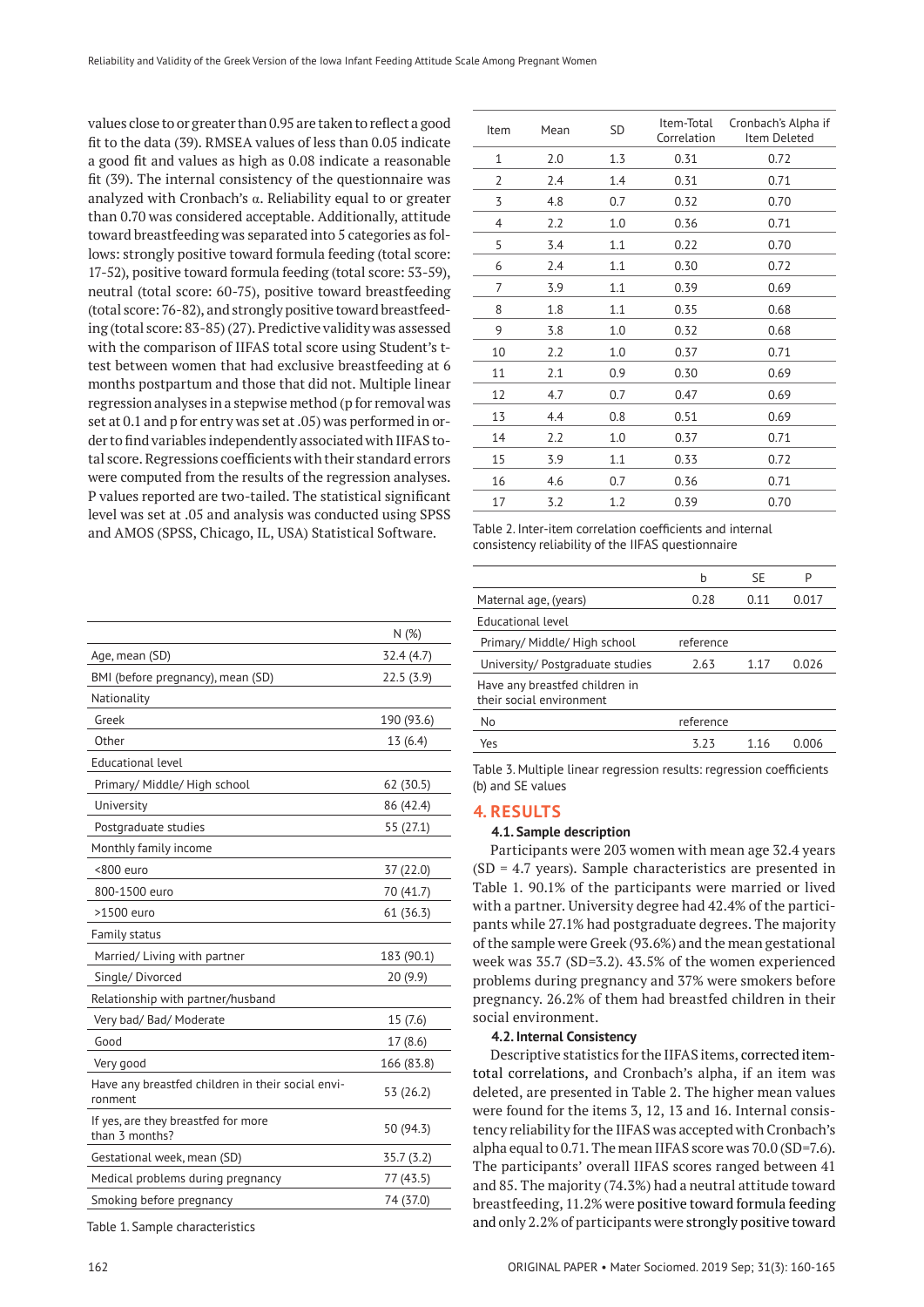

breastfeeding at six months and that did not. Figure 1. Mean IIFAS score for women that had exclusive

formula feeding. Furthermore, 12.3% were positive toward breastfeeding.

## **4.3. Construct Validity**

A CFA was conducted to estimate if the model fitted the data well. The CFA indicated an adequate fit of the onefactor model (RMSEA=0.076, CFI=0.958 and GFI=0.949). None of the item cross- loadings exceeded the item loadings on the intended latent construct.

#### **4.4. Predictive Validity**

Concerning the predictive validity of IIFAS, it was significant for breastfeeding at six months. The mean IIFAS score was significantly greater (p=0.001) for women that had exclusive breastfeeding at six months (mean (SD): 68.4(6.6)) as compared with those that did not (mean (SD): 64.0(7.5)) (Figure 1).

## **4.5. Correlation with other characteristics**

When multiple regression analysis was performed in a stepwise method, it was found that maternal age and educational level were independently associated with IIFAS score (Table 3). Specifically, greater scores were found in women with higher educational level and in those that already had breastfed children in their social environment. Additionally, the score on IIFAS was found to be increased as the age of the mother increases.

# **5. DISCUSSION**

This is the first study to report on the use of the IIFAS in the Greek context. These data provide evidence about the reliability and validity of the Greek version of IIFAS.

The translation procedure of IIFAS was based on international guidelines to achieve equivalence.

Its internal consistency reliability was accepted with Cronbach's alpha equal to 0.71. Accordingly, in other studies carried out also during pregnancy, the Cronbach's alpha value ranged between 0.66 (21) and 0.72 (40). All items had good corrected item-total correlations (0.22-0.51). The item 17 (mother drinking alcohol), that was reported to have low correlation coefficients in Japanese, Chinese and Arabic versions (21, 22, 27), showed a good corrected item - total correlation in the present study. This could be explained by the fact that in the Greek cultural and religious context, drinking alcohol occasionally is considered acceptable. Thus, item 17 is applicable to Greek women.

As far as it concerns construct validity, the one-factor model was confirmed. The predictive validity of the IIFAS-GR was adequately reported, as it was also in previous studies (21, 27, 41). Higher IIFAS-GR scores during pregnancy predicted exclusive breastfeeding at 6 months, compared with other studies that predicted breastfeeding at 4 weeks (21), at 3 months (41) or intent at 6 weeks postpartum (24). Thus, the IIFAS-GR is a valid tool for predicting breastfeeding duration and exclusivity at 6 months postpartum and identifying high-risk women for stopping breastfeeding prematurely.

The majority of the women (74.3%) had a neutral attitude towards breastfeeding and 12,3% had a positive attitude, which is consistent with a previous study (27). In the present study, higher scores were found in older women, with higher educational level and in those that already had breastfed children in their social environment. Positive association of IIFAS scores with educational level is also confirmed in previous studies (16, 26, 42). Moreover, maternal age is positively associated with IIFAS scores also in the Romanian (24) and the Arabic (27) version. This may be due to the fact that older and more educated women are expected to be more knowledgeable and receptive than the others. Also, having breastfed children in the social environment influences breastfeeding attitudes. Success of breastfeeding by friends seems to influence and encourage women to breastfeed (43). Also, this is the first study that included participants with self-reported medical problems during pregnancy, in almost half of the total number (43.5%). These findings indicate the need to develop, implement and evaluate breastfeeding educational programmes for younger, low-educated women. Also, further research should be conducted to women with high-risk pregnancies.

This study was not without limitations. The participants were recruited from only one public maternity hospital in the city of Athens. The sample, therefore, might not be representative of all Greek pregnant women, thus limiting its generalizability. However, this hospital serves pregnant women not only from the area of Athens but also from rural areas of Greece, with diverse cultural background and economic status.

# **6. CONCLUSION**

This appears to be the first infant feeding attitude study using a Greek version of IIFAS. The Greek version of IIFAS is a robust, easy to administer, valid and reliable scale for measuring maternal infant feeding attitudes during pregnancy and predicting infant feeding mode at six months postpartum. Thus, it can also be used for the identification of women at risk for stopping breastfeeding prematurely and for the development of adequate interventions to promote breastfeeding in the Greek context that presents low breastfeeding rates. Also, the results of the present study provide further evidence of the international applicability of the IIFAS.

• **Acknowledgments:** The authors acknowledge all the participants without whom this study would not have been possible.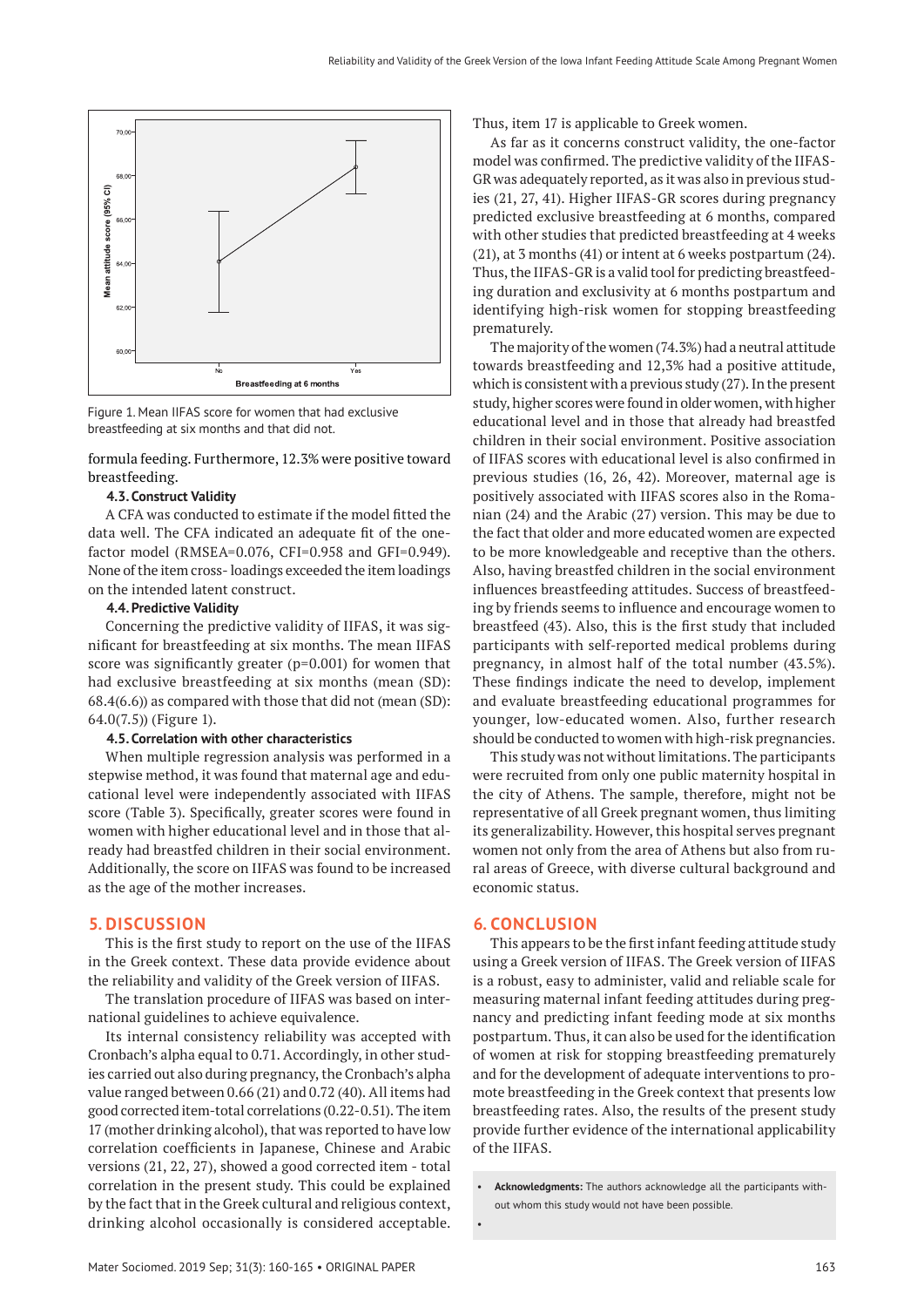- **Declaration of patient consent:** The authors certify that they have obtained all appropriate patient consent forms.
- **Author contributions:** All authors contributed to the final version of the manuscript; "conceptualization, M.I., S.T., K.L., and P.P.; methodology, M.I., S.T., K.L., and P.P; investigation, M.I.; software, M.I., S.T., C.T.; validation, M.I., S.T., C.T.; formal analysis, M.I., S.T., C.T.; writing - original draft preparation, M.I.; writing - review and editing, M.I., S.T., K.L., and P.P.".
- **Funding:** This research received no external funding.
- **Conflicts of Interest:** The authors declare no conflict of interest.

# **REFERENCES**

- 1. World Health Organization. "Essential nutrition actions: Improving maternal-newborn-infant and young child health and nutrition". Available online: http://www.who.int/nutrition/publications/infantfeeding/essential\_nutrition\_actions/ en/ (accessed on 2 September 2018).
- 2. World Health Organization. Global targets 2025. To improve maternal, infant and young child nutrition. Available online: http://www.who.int/nutrition/topics/nutrition\_globaltargets2025/en/ (accessed on 2 September 2018).
- 3. Ballard O, Morrow A. Human milk composition: nutrients and bioactive factors. Paediatric Clinics of North America. 2013; 60: 49-74.
- 4. Horta BL, Victora CG. Long-term effects of breastfeeding: a systematic review: World Health Organization, 2013.
- 5. Carling SJ, Demment MM, Kjolhede C, Olson CM. Breastfeeding duration and weight gain trajectory in infancy. Pediatrics. 2015; 135: 111-119.
- 6. Rollins NC, Bhandari N, Hajeebhoy N, Horton S, Lutter CK, Martines JC, et al. Why invest, and what it will take to improve breastfeeding practices? The Lancet. 2016; 387: 491-504.
- 7. Iliodromiti Z, Papamichael D, Ekizoglou CH, Nteka E, Mavrika P, Zografaki E, et al. National Survey of Prevalence and Determinants of Maternal Breastfeeding. Report of the Institute of Children's Health/National School of Public Health - Sector of Children's Health. 2018, Athens, Greece.
- 8. Bouras G, Mexi-Bourna P, Bournas N, Christodoulou C, Daskalaki A, Tasiopoulou I, et al. Mothers' expectations and other factors affecting breastfeeding at six months in Greece. Journal of Child Health Care. 2013; 17: 387-396.
- 9. Tavoulari EF, Benetou V, Vlastarakos PV, Psaltopoulou T, Chrousos G, Kreatsas G, et al. Factors affecting breastfeeding duration in Greece: What is important? World Journal of Clinical Pediatrics. 2016; 5: 349.
- 10. Zhu Y, Zhang Z, Ling Y, Wan H. Impact of intervention on breastfeeding outcomes and determinants based on theory of planned behavior. Women and birth: Journal of the Australian College of Midwives. 2017; 30(2): 146-152.
- 11. Stuebe A, Bonuck K. What predicts intent to breastfeed exclusively? Breastfeeding knowledge, attitudes, and beliefs in a diverse urban population. Breastfeeding Medicine. 2011; 6: 413-420.
- 12. Kang NM, Choi YJ, Hyun T, Lee JE. Associations of Breastfeeding Knowledge, Attitude and Interest with Breastfeeding Duration: A Cross-sectional Web-based Study. J Korean Acad Nurs. 2015; 45: 449-458.
- 13. Cox KN, Giglia RC, Binns CW. The influence of infant feeding attitudes on breastfeeding duration: evidence from a cohort study in rural Western Australia. International breastfeeding journal. 2015; 10: 25.
- 14. Persad MD, Mensinger JL. Maternal breastfeeding attitudes: association with breastfeeding intent and socio-demographics among urban primiparas. Journal of community health. 2008; 33: 53-60.
- 15. Scott JA, Kwok YY, Synnott K, Bogue J, Amarri S, Norin E, et al. A comparison of maternal attitudes to breastfeeding in public and the association with breastfeeding duration in four European countries: Results of a cohort study. Birth. 2015; 42: 78-85.
- 16. Mora ADL, Russell DW, Dungy CI, Losch M, Dusdieker L. The Iowa infant feeding attitude scale: analysis of reliability and validity. Journal of Applied Social Psychology. 1999; 29: 2362-2380.
- 17. Temple Newhook J, Newhook LA, Midodzi WK, Murphy Goodridge J, Burrage L, Gill N, et al. Determinants of Nonmedically Indicated In-Hospital Supplementation of Infants Whose Birthing Parents Intended to Exclusively Breastfeed. J Hum Lact. 2017; 33(2): 278-284.
- 18. Twells LK, Midodzi WK, Ludlow V, Murphy-Goodridge J, Burrage L, Gill N, et al. Assessing infant feeding attitudes of expectant women in a provincial population in Canada: Validation of the Iowa infant feeding attitude scale. Journal of Human Lactation. 2016; 32: NP9-NP18.
- 19. Mitchell-Box K, Braun KL, Hurwitz EL, Hayes DK. Breastfeeding attitudes: association between maternal and male partner attitudes and breastfeeding intent. Breastfeed Med. 2013; 8(4): 368-373.
- 20. Cox KN, Giglia RC, Binns CW. The influence of infant feeding attitudes on breastfeeding duration: evidence from a cohort study in rural Western Australia. Int Breastfeed J. 2015; 21(10): 25.
- 21. Nanishi K, Jimba M. Reliability and validity of the Japanese version of the Iowa Infant Feeding Attitude Scale: a longitudinal study. J Hum Lact. 2014; 30(3): 346-352.
- 22. Ho YJ, McGrath JM. A Chinese version of Iowa Infant Feeding Attitude Scale: reliability and validity assessment. Int J Nurs Stud. 2011; 48(4): 475-478.
- 23. Arifunhera JH, Srinivasaraghavan R, Sarkar S, Kattimani S, Adhisivam B, Vishnu Bhat B. Is maternal anxiety a barrier to exclusive breastfeeding? J Matern Fetal Neonatal Med. 2016; 29(17): 2798-2801.
- 24. Wallis AB, Brînzaniuc A, Chereches R, Oprescu F, Şirlincan E, David I, et al. Reliability and validity of the Romanian version of a scale to measure infant feeding attitudes and knowledge. Acta Paediatr. 2008; 97(9): 1194-1199.
- 25. Dungy CI, McInnes RJ, Tappin DM, Wallis AB, Oprescu F. Infant feeding attitudes and knowledge among socioeconomically disadvantaged women in Glasgow. Matern Child Health J. 2008; 12(3): 313-322.
- 26. Wilkins C, Ryan K, Green J, Thomas P. Infant feeding attitudes of women in the United Kingdom during pregnancy and after birth. Journal of Human Lactation. 2012; 28(2): 547-555.
- 27. Charafeddine L, Tamim H, Soubra M, de la Mora A, Nabulsi M, Research and Advocacy Breastfeeding Team. Validation of the Arabic version of the Iowa Infant Feeding Attitude Scale among Lebanese women. J Hum Lact. 2016; 32(2): 209-214.
- 28. Lau Y, Htun TP, Lim PI, Ho-Lim SST, Chi C, Tsai C, et al. Breastfeeding attitude, health-related quality of life and maternal obesity among multi-ethnic pregnant women: A multi-group structural equation approach. Int J Nurs Stud. 2017; 67: 71-82.